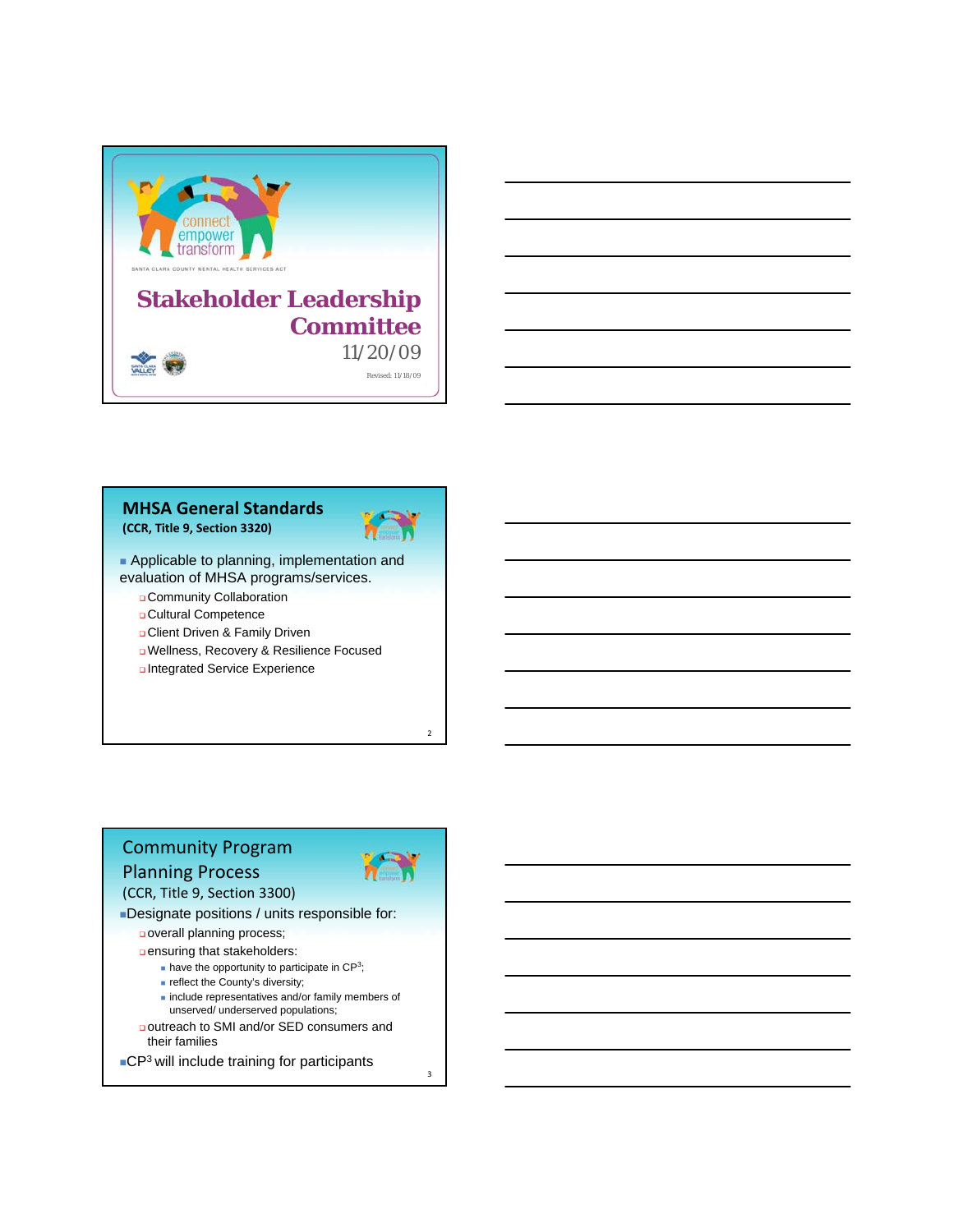### Community Program Planning Process (cont.)



**Stakeholders are individuals or entities with an** interest in mental health services in California, including, but not limited to:

- **B** SMI/SED individuals and/or their families,
- Providers of Mental Health and/or related physical health and social services,
- **Educators and/or representatives of education,**
- Representatives of law enforcement,
- Any other organization that represents the interests of SMI/SED individuals and their families





4

| Topic / Item                                              | <b>Left Side</b>                                                              | <b>Right Side</b>                                                         |
|-----------------------------------------------------------|-------------------------------------------------------------------------------|---------------------------------------------------------------------------|
| $1./2.$ Agenda &<br>Announcements                         |                                                                               | • Agenda<br>· Presentation Slides<br>• 10/16 Summary<br>• Common Acronyms |
| 3. MHSA Updates                                           | • SLC Work Plan - Revised 11/17/09<br>. Excerpt WP A-05 from Initial CSS Plan |                                                                           |
| 4. Issue Resolution<br>Process                            | . DMH Proposed MHSA Issue Resolution                                          |                                                                           |
| 5. System of Care for<br><b>Adults &amp; Older Adults</b> | • CSS Work Plans A-01, A-03, OA-01 & HO-01                                    | · MHD Health Agenda<br>Report                                             |
| 6. INN Work Plan<br>Development                           | · Innovative Ideas Input Summary<br>• Innovation Planning Graphic             |                                                                           |
| 7. Next Steps                                             |                                                                               |                                                                           |

# MHSA Updates

FY10‐11



- Prevention and Early Intervention (PEI)
	- Awaiting final guidelines for PEI Statewide Projects
	- Suicide Prevention Advisory Committee 1st meeting is DEC 9, 6‐ 8PM
	- Planning underway for services that will be focused on four
	- communities under Project 2: Strengthening Families & Children – Planning underway for RFPs for Project 4: Integrating Behavioral Health Interventions in Primary Care Clinics, Outreach to Older Adults, Specialized Services for Refugees
- Capital Facilities & Technological Needs (CFTN)
	- 5 projects to be approved: EHR, CDW, BHX, CLC and WEB – Consumer Health Education (HE) not approved, but MHD will
	- revise and resubmit proposal in FY10‐11 – Consumer Health Record (CHR) projects to be deferred until
		-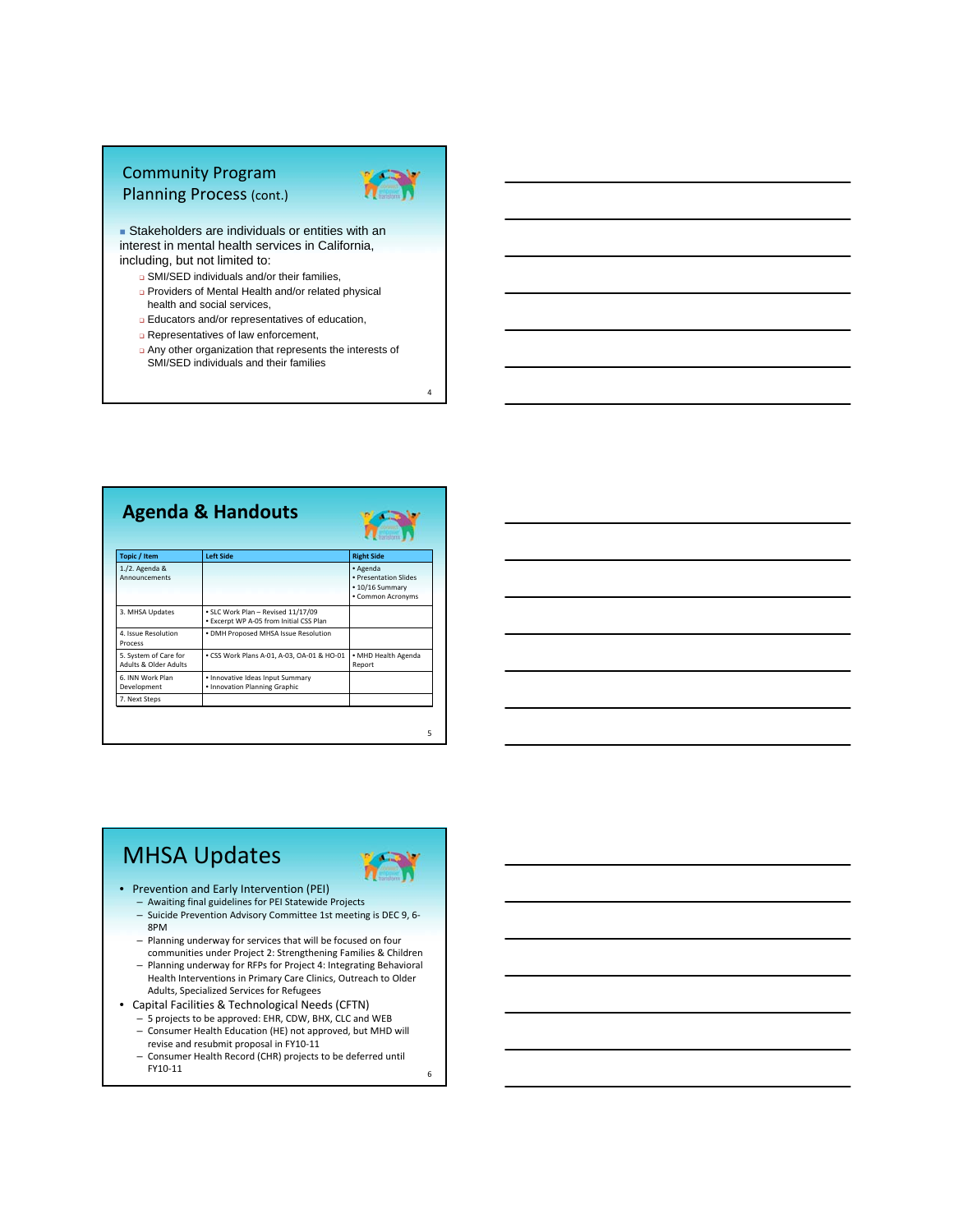# MHSA Updates (cont.)



- Workforce Education & Training (WET)
	- Career Pathways Coordinator Hired (Comprehensive MH Career Pathways & financial incentives)
	- Internship programs for students & consumers and family members underway – Develop full program by end of FY09‐10
- California Assembly Bill 1571
	- Requires counties' MHSA local stakeholder planning groups to include veterans and representatives from veterans organizations. Requires DMH, as part of its review of county plans, to inform the CA Department of Veterans Affairs of county plans that have outreach programs specifically for veterans or that provide services specifically for veterans.
	- Effective January 1, 2010
	- **Proposal: Add one seat to the SLC for a veteran who is a representative of an organization serving veterans in the County.**

#### Consumer and Family Member Services



- A‐05 was a distinct work plan in the initial CSS Plan to: – Increase consumers and family members (CFM) in direct services. – Integrate CFMs into operations system‐wide.
	- Include CFMs in system improvement.
- Current Objectives:
	- Establish a more visible, robust and coherent CFM system and infrastructure.
	- Improve the connectedness and dynamics between training, policy, operations and culture change.
- Actions Reinstate Work Plan A-05
	- Establish an Office of Family Affairs (OFA), reporting to the Deputy Director, by merging ECCAC operations with other Family Member operations.
	- Enhance the Office of Consumer Affairs (OCA).
	- 8 – Both Offices would have responsibility and authority to implement related workforce education and training.



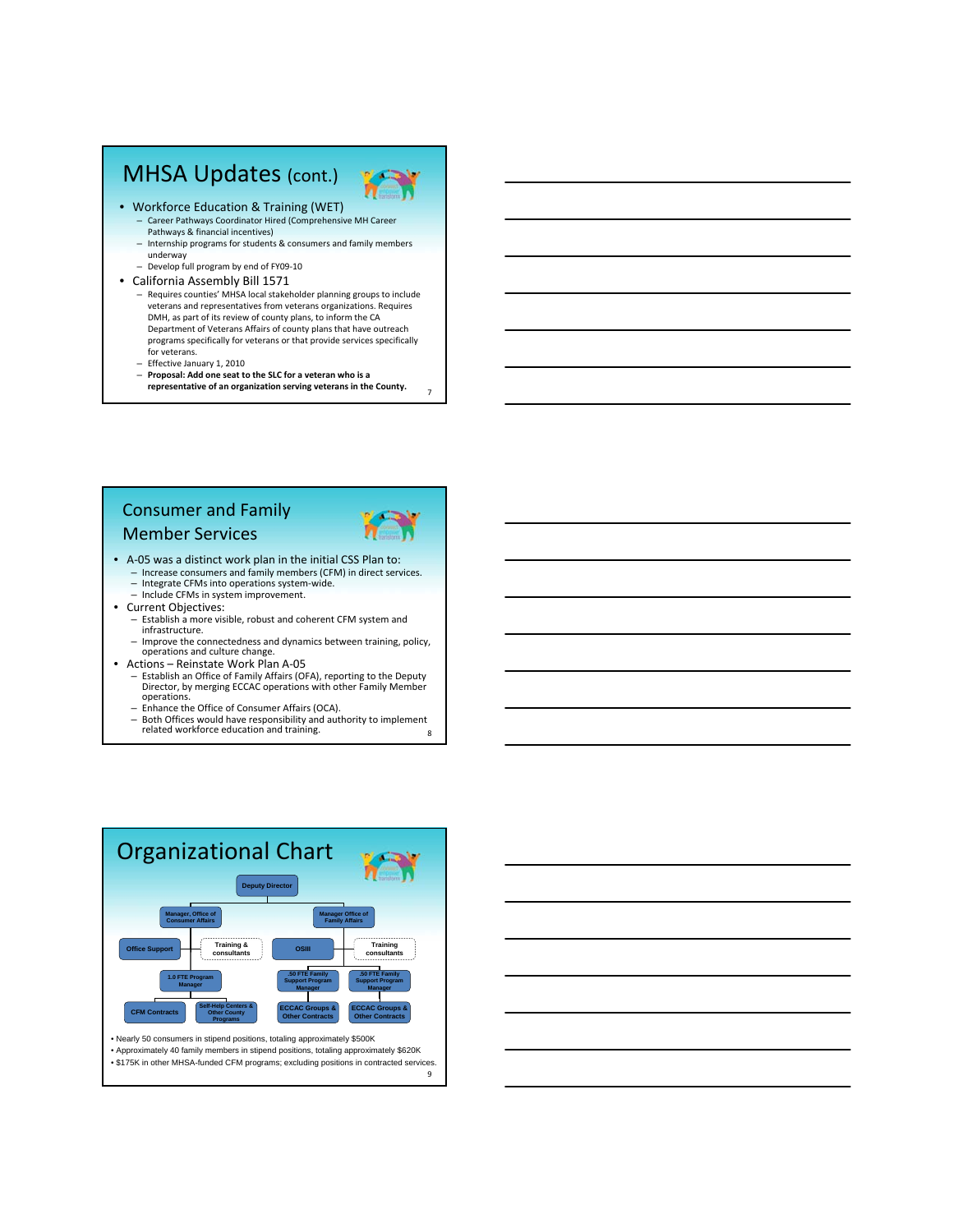# **Local MHSA Issue Resolution Process (IRP)**

Today's Purpose: Endorse concept for local IRP and plan next steps.

# Mandate



- DMH has statutory responsibility for investigating the performance of counties in regards to MHSA.
- Since APR 08, DMH has been developing a State process for filing and resolving issues related to
	- MHSA Community Program Planning
	- MHSA Service Access
	- Use of MHSA Funds
	- Consistency between program implementation and approved MHSA Plans.
- DMH IRP: Requirements for DMH to review – Exhaust local IRP
	- Issue must be related to MHSA Agreement, MHSA Regulations (WIC, DMH Information Notices & Letters) or Statutes (MHSA)

11

# Principles for IRP



- Protect Confidentiality
- Protect Rights of Individuals
- No Wrong Door
- Effective Communication & Dissemination
- User Friendly
- Appeal to Independent or External Review
- Client & family member involvement
- Unified system, building upon existing systems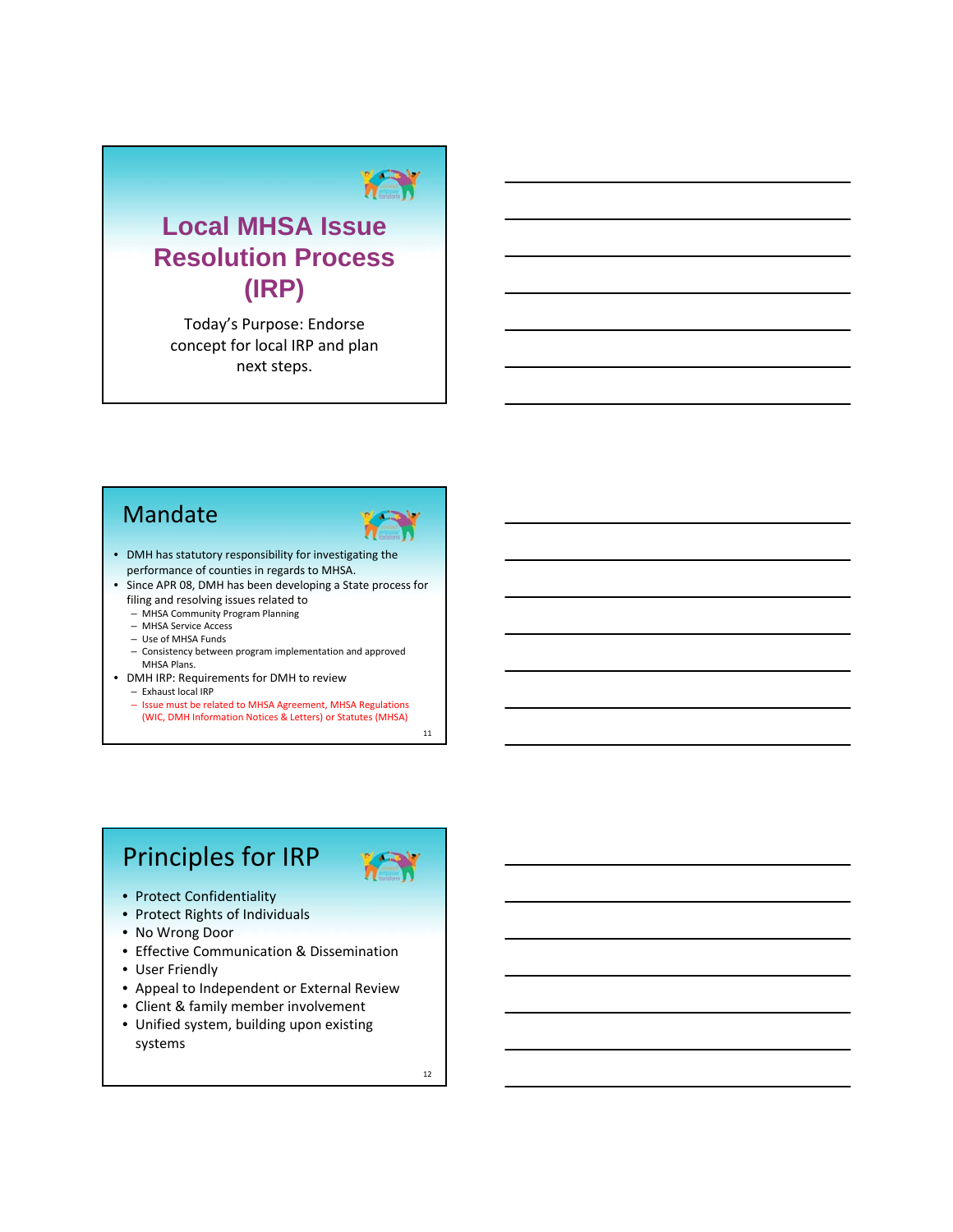





### Scope of Services

- π • A **continuum of programs and services** for adults and older adults experiencing serious mental illness
- **Serving 12,000+** adults and older adults (60 years and older) each year
- Provides direct service through **county and contract** outpatient, residential and inpatient providers
- Services are enhanced through **collaboration with**:
	- **Social Services** including Public Guardian, Aging and Older Adult Services, Supplemental Security Income (SSI) eligibility programs
	- **Courts** including Department of Probation, Drug Treatment Court, Mental Health Court and State Department of Corrections and Rehabilitation (CDCR)
	- **Valley Medical Center** primary care clinics (Federally Qualified Health Centers or FQHCs)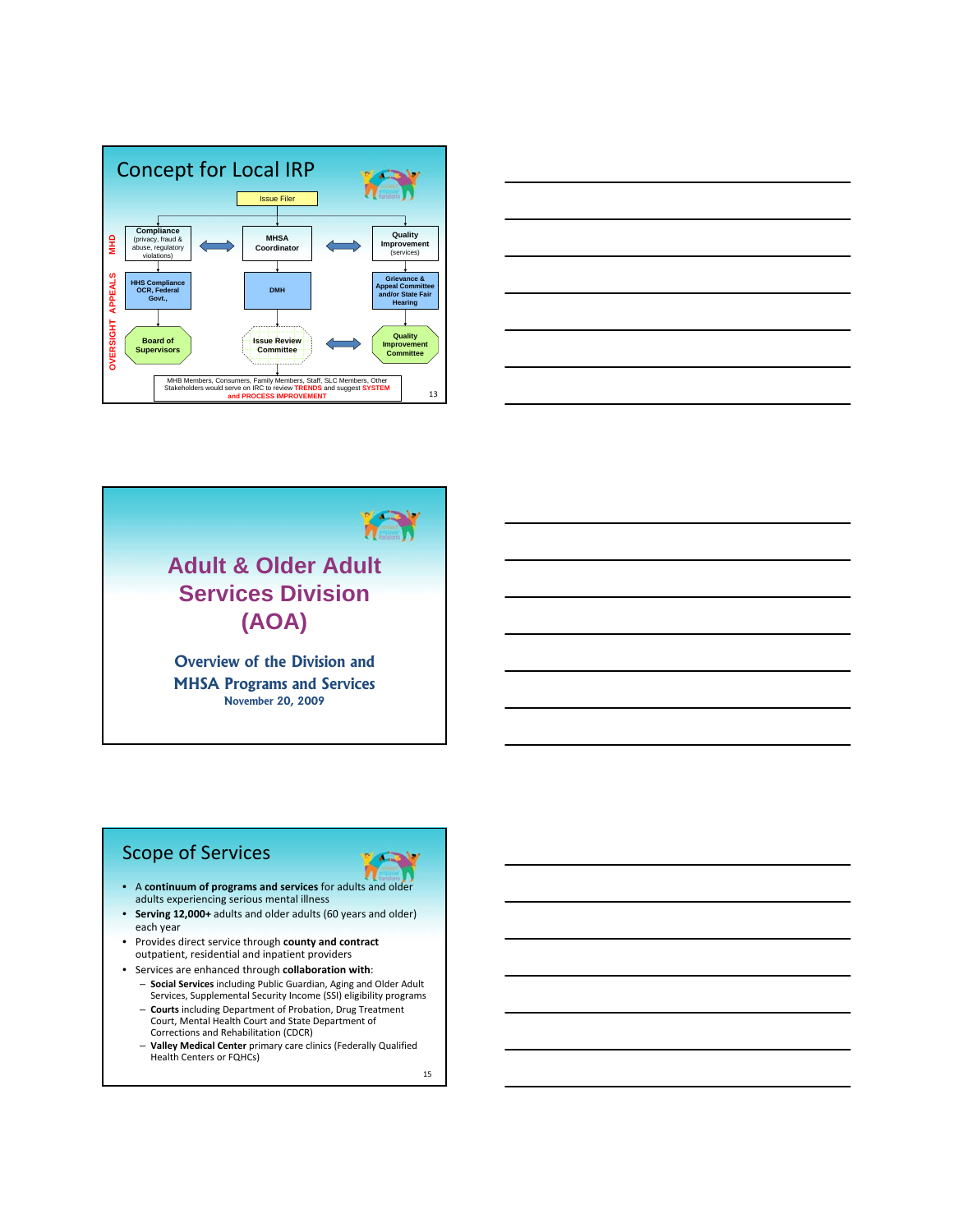# Primary Groups Served



Adults and older adults with Medi‐Cal, Medicare, MHSA funding and the uninsured

| <b>Ethnic Mix</b> |          | <b>Geographic Mix</b>     |          |
|-------------------|----------|---------------------------|----------|
| <b>Ethnicity</b>  | % of AOA | Area                      | % of AOA |
| White             | 43%      | San Jose<br>East, Central | 27%      |
| Latino            | 23%      | San Jose                  | 13%      |
| Asian/PI          | 20%      | South                     |          |
| African Amer.     | 7%       | Morgan Hill,<br>Gilroy    | 8.5%     |
| Native Amer.      | 1%       | Mt. View,                 | 7%       |
| All Other         | 6%       | Sunnyvale                 |          |
|                   |          |                           |          |



### Levels of Care



16

- **Inpatient** and 23‐hour care in a secure environment for high acuity, extreme risk
	- Acute inpatient and jail
	- Institutes for mental disease (IMD) and skilled nursing facilities (SNF)

– Emergency psychiatric services (EPS)

- **Residential** care with mental health support for clients transitioning from a secure environment to community care
- **Outpatient** mental health services for stable clients continuity their recovery
- **Self help** for clients progressing toward advanced recovery

17

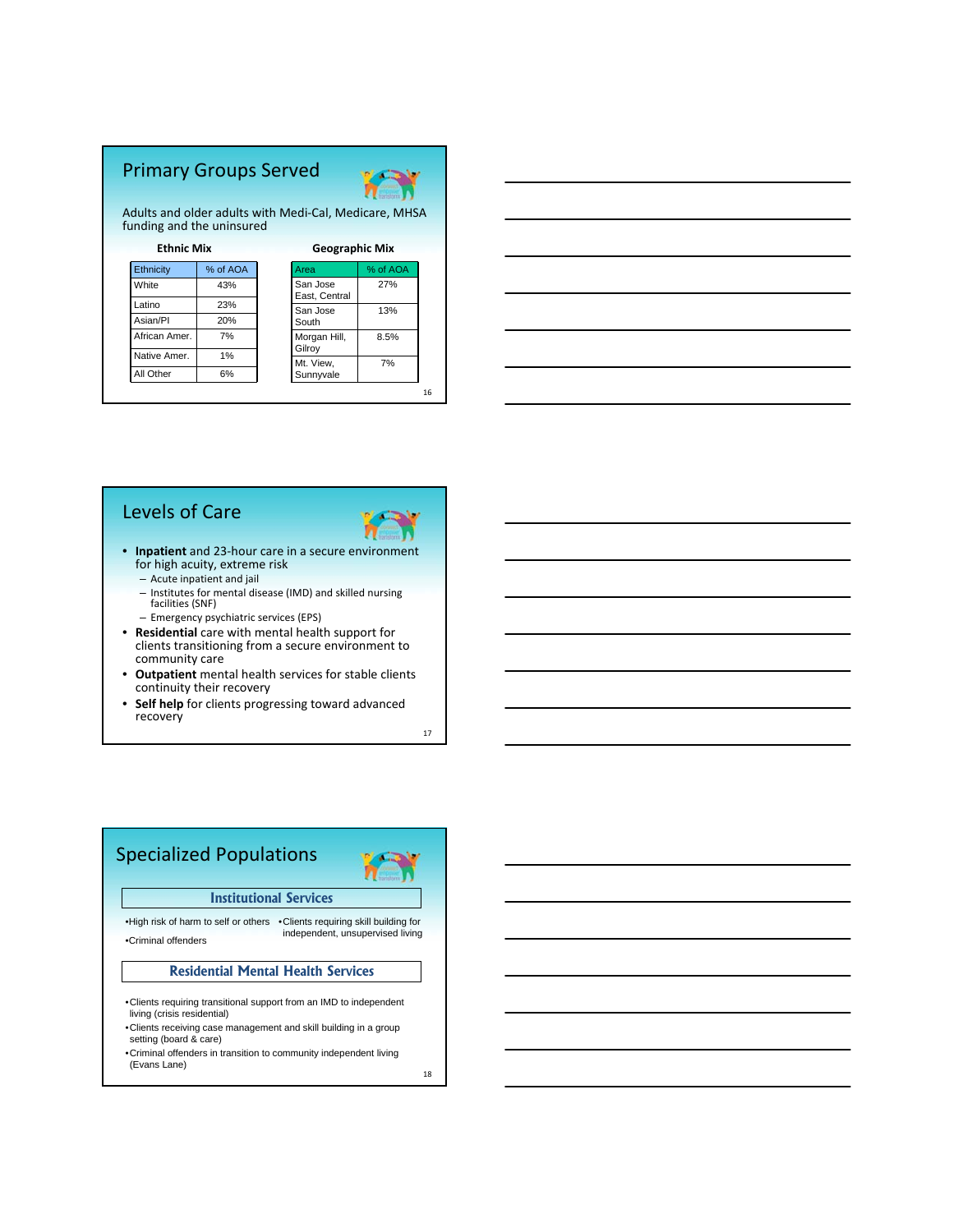| <b>Specialized Populations (cont.)</b>                                                                                                                 |                                                                                     |  |
|--------------------------------------------------------------------------------------------------------------------------------------------------------|-------------------------------------------------------------------------------------|--|
| <b>Outpatient and Intensive Outpatient Services</b>                                                                                                    |                                                                                     |  |
| •Culturally specific services<br>•MHSA full service partnerships<br>• Families in CalWorks<br>• Crisis diversion through Urgent<br>Care in lieu of EPS | •Mental Health Court<br>•Drug Treatment Court<br>.Day treatment, day rehabilitation |  |
| <b>Self Help</b>                                                                                                                                       |                                                                                     |  |
|                                                                                                                                                        | •Clients who are stable and in early or advanced recovery<br>19                     |  |







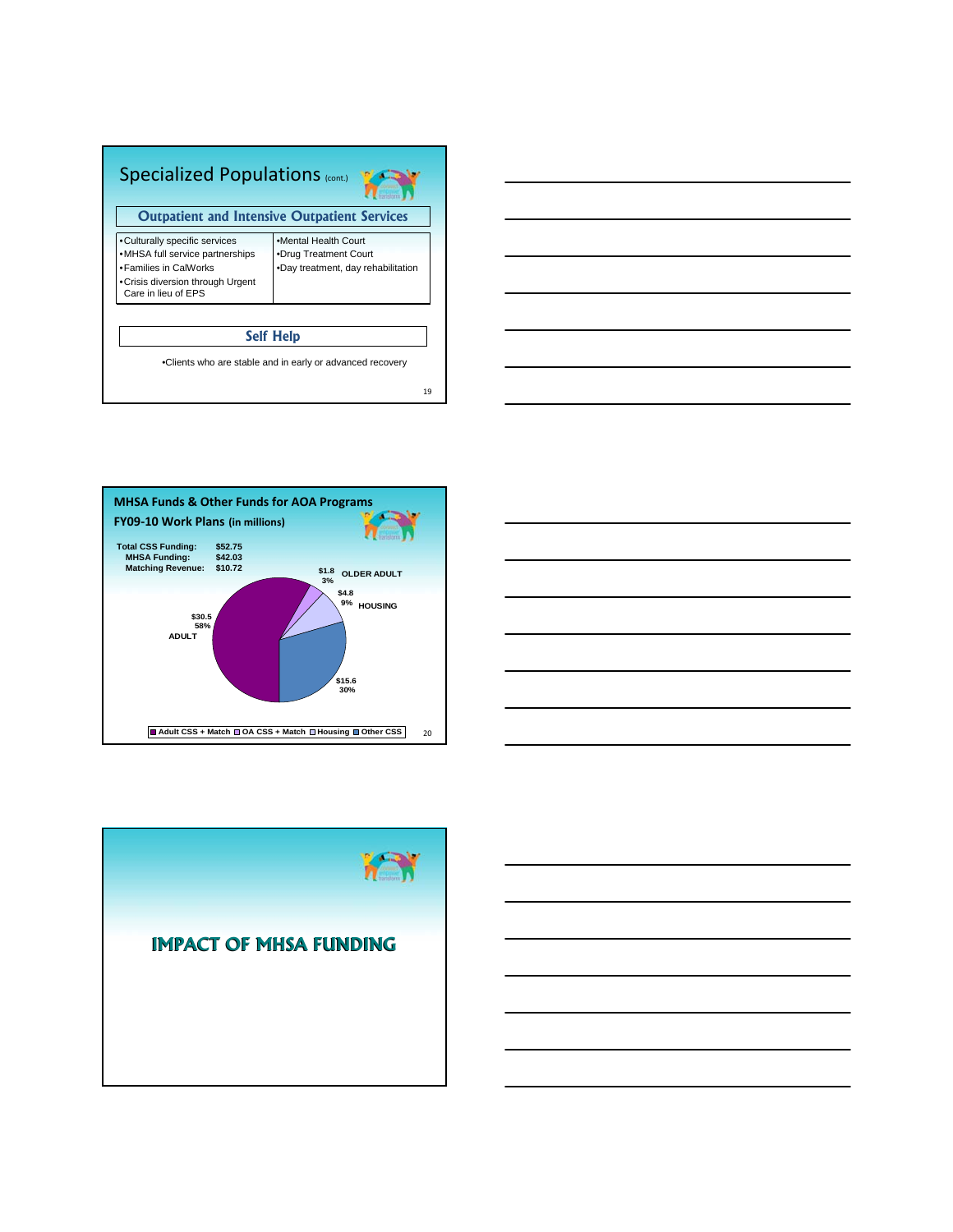## *Impact* of MHSA Funding on AOA Programs



- MHSA funding has funded **new programs** and services:
	- Distinct FSP programs for adults and older adults
	- Specialized services for older adults (Golden Gateway)
	- 24/7 Urgent Care
	- Oversight of homeless services
	- Residential and outpatient services for criminal offenders on probation (Evans Lane)

22

# *Impact* of MHSA Funding on

# AOA Programs

services:

- **Enhance inter‐departmental** system‐focused
	- Specialized programs for criminal offenders and diversion from jail or prison through **collaboration with Courts and Probation** Department
	- **Integrated team** to assure coordination of discharges for both acute inpatients and IMD clients to outpatient care
	- Collaborative program with **Social Services** for outreach to faith communities
	- $23$ – Incorporation of mental health services into **VMC primary care** clinics (FQHCs)

### *Impact* of MHSA Funding on AOA System Redesign



- **Training** for all providers in wellness and recovery model
	- Training in Wellness & Recovery Action Planning (WRAP)
	- Implementation of Milestones of Recovery Scale (MORS)
- Piloting of Clinically Informed Outcomes Management (CIOM) – Support for **restructuring** of both county and
- contract programs
- Development of **quality outcomes and improvement** approach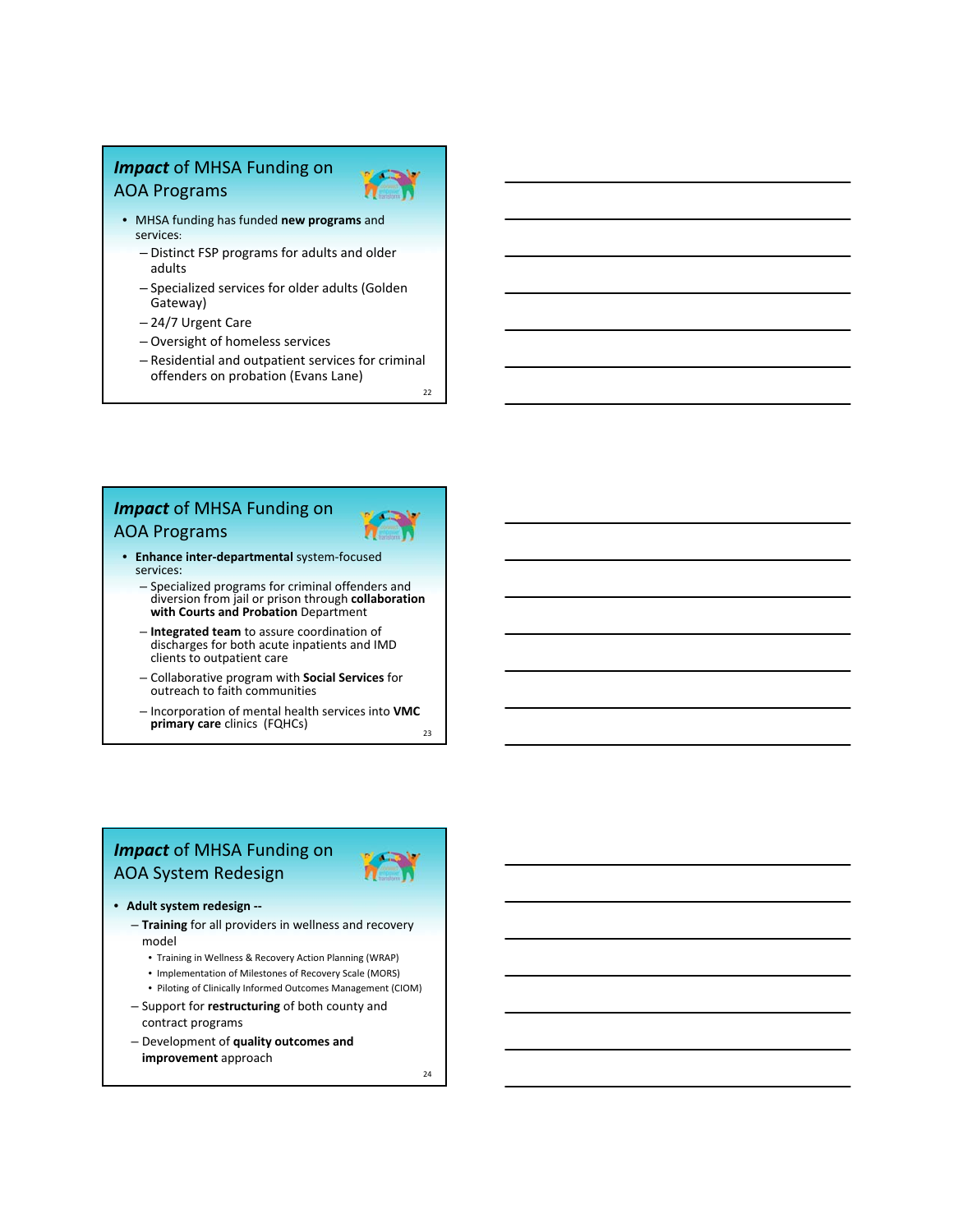## *Impact* of MHSA Funding on AOA System Redesign



- **Peer and family mentor program development**
- **Expanded and enhanced self help programs**
	- All sites (central, north and south county) have coordinators
	- All sites offer five day programming and socialization and ongoing recovery skill building
- **Improved client benefits processing assistance**

25



# Full Service Partnership (**FSP**) Programs

#### • **Adult programs**

- Offered by Gardner, Momentum, Opportunity Health, Mekong, Indian Health, Community Solutions
- Focused on high risk populations; IMD discharges
- Capacity 200; **241 clients served since 2007**
- Average length of stay = 12.6 months
- **EPS admissions have dropped 29%,** but acute psych admissions have increased slightly
- Studying IMD recidivism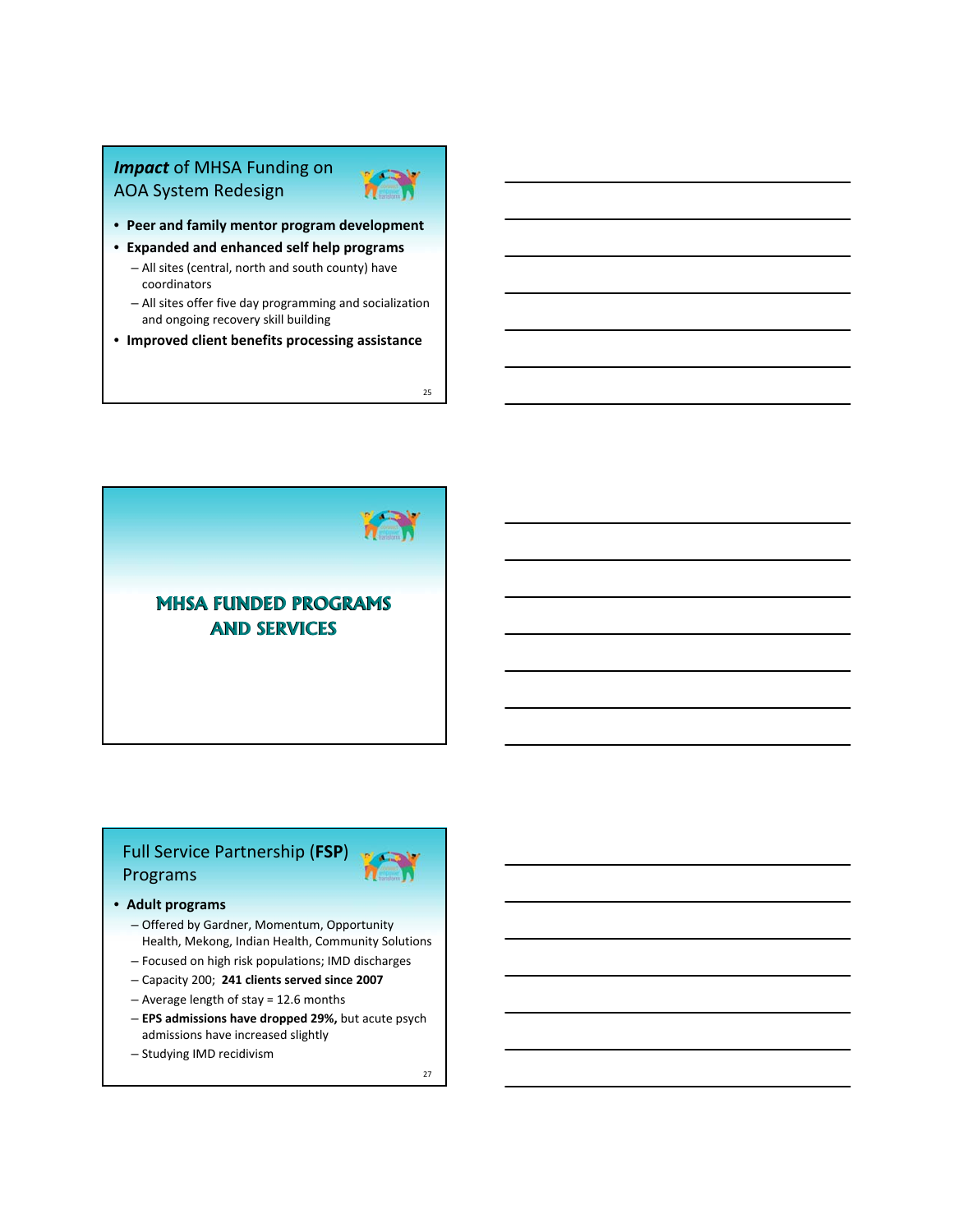# Full Service Partnership (**FSP**) Programs

- **Older Adult programs**
	- Offered by Community Solutions and Catholic Charities
	- Focused on group at risk of hospitalization
	- Capacity 25; **43 clients served since 2007**
	- Average length of stay = 1 year
	- **EPS admissions have dropped 53%, acute psych admissions decreased 33%**

28

# Full Service Partnership (**FSP**) Programs

- **Criminal Justice programs**
	- Offered by Gardner, Community Solutions, and Catholic Charities
	- Focused on ex‐offenders with mental illness
	- Capacity 180; **297 served since 2007**
	- Average length of stay = 10 months; 50 re‐ admissions after discharge or AWOL
	- **EPS admissions have dropped 29%,** acute psych admissions increased….
	- But **arrests** (self reported) **dropped by 93%**

#### MHSA **Comprehensive Services** for **Older Adults**



 $29$ 

- **Golden Gateway** comprehensive older adult services – A service of Catholic Charities
	- Offers **in‐home assessment** with **integrated team** of MD, nurse, mental health
	- Provides complete outpatient mental health and case management services
	- Extensive **outreach** to diverse communities
	- Ongoing **education** at senior centers, housing communities and faith communities
- Partnership with Department of Aging and Adult Services for extensive **outreach to the faith community**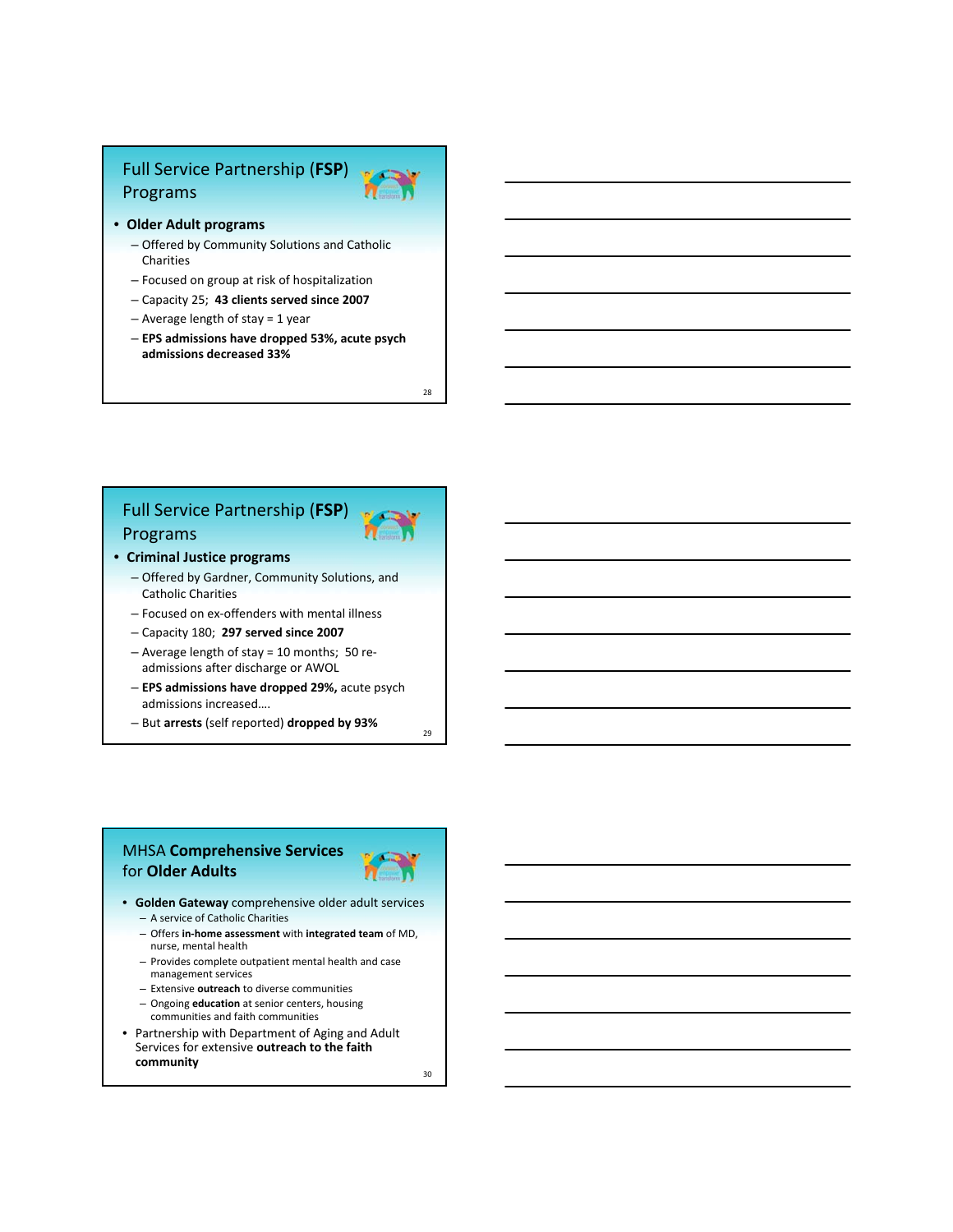### MHSA Housing Programs



- **MHSA Permanent Housing Units**:
	- Collaborative funding w/ (former) Office of Affordable Housing
	- **40 developed & 90% occupied**; 56 in development
	- Location: 18 (north), 76 (central), 17 (south)
	- FSP Permanent Housing 40 Units w/ Momentum
- **Transitional Housing Units:** – **106 contracted** for criminal justice clients; **70 occupied**,
	- including Evans Lane, 3 in San Martin
- Short‐term (2‐4 yrs) Tenant Based **Rent Subsidy** Program
- **Shelter beds, homeless services**
	- **Collaboration with police departments** in serving the homeless – Office of Housing & Homeless Support Services created

31

#### Services to Uninsured



- **Redesigned Central Mental Health** to serve uninsured only
	- Supported with MHSA funds
	- Assessment, brief therapy, medication management
	- Implementing pilot project with on‐site Social Services

staff to assist clients in receiving SSI and Medi‐Cal – To date over 1,300 clients served:

- 127 successful in receiving Medi‐Cal and re‐assigned to a full service provider
- 800+ also converted to APD (ability to pay sliding scale arrangement), Valley Care insurance for low income residents
- Others still pending approval

32

#### AOA *Current Initiatives*



- Successfully implementing adult system redesign in both county and contract sites
- Trained 436 in MORS, 129 in WRAP including providers, clients, and family members
- Transitioned 1,600+ clients to receive mental health care through VMC primary care clinics (FQHCs), with case management offered through mental health department staff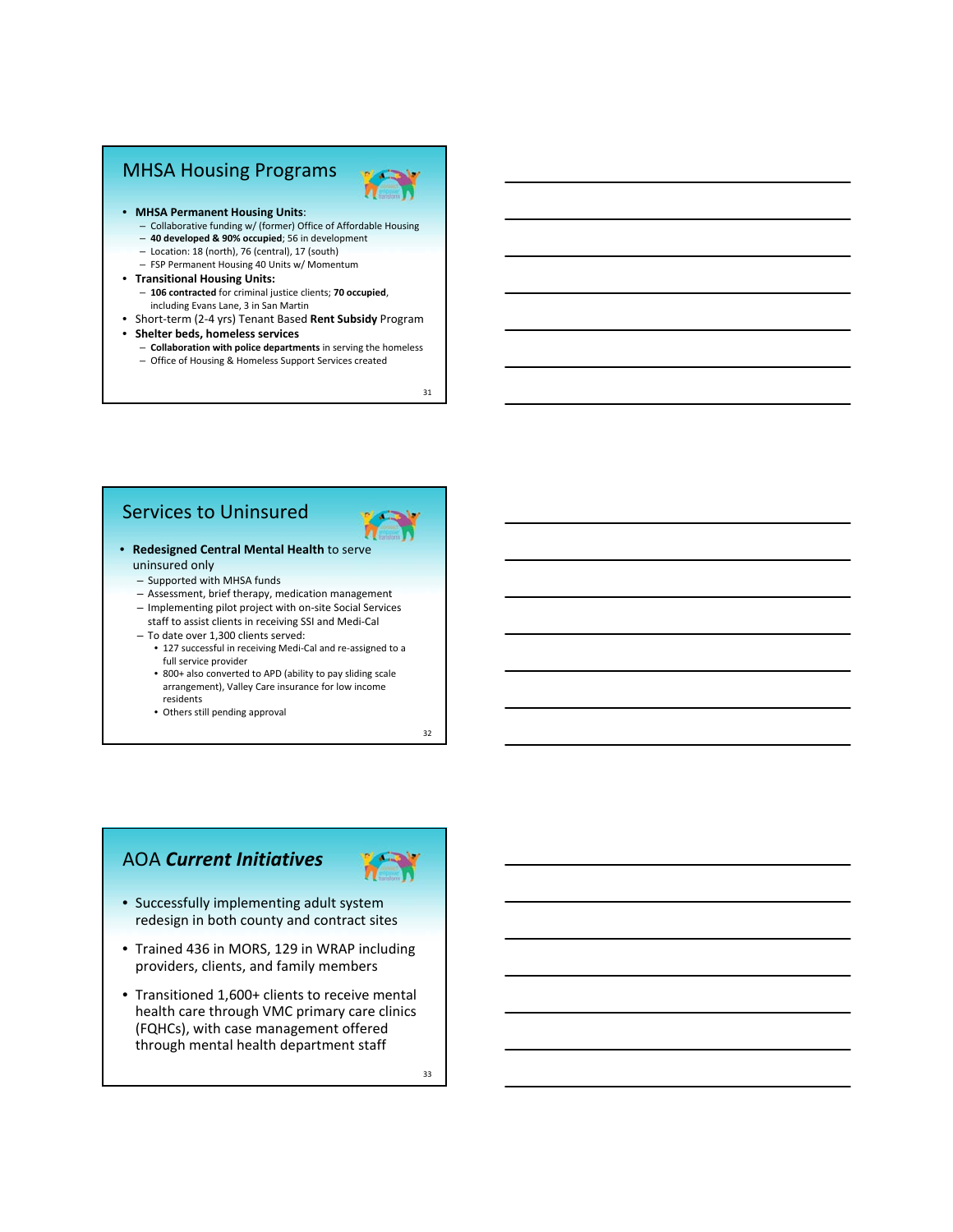### FY10‐11 *Priorities* for AOA



34

- Apply MORS and CIOM to **outcome measurement** and **quality improvement**
- Expand **peer and family mentor** programs – Integrate into clinical teams *and* each Self Help Centers
- Improve **integration of mental health and primary care**
	- Transition clients with MORS scores of 6, 7, and 8 to primary care, self help and community support
- Implement comprehensive, **coordinated services for older adults**
- **Decrease disparities** and achieve improved penetration rates in underserved communities



• Review and endorse an approach for selecting ideas for development into INN work plans.

• Endorse process for developing INN work plans

# INN Overview



- 1 of 5 MHSA Components.
- OAC is the approval authority.
- Ongoing funding with a 3‐Yr Reversion Period.
- MHD intends to sustain \$3.1M INN Plan annually, including 310K for County Admin.
- Broad Scope; collaboration & leveraging are encouraged.
- INN "contributes to learning rather than a primary focus on providing services" – try out new approaches.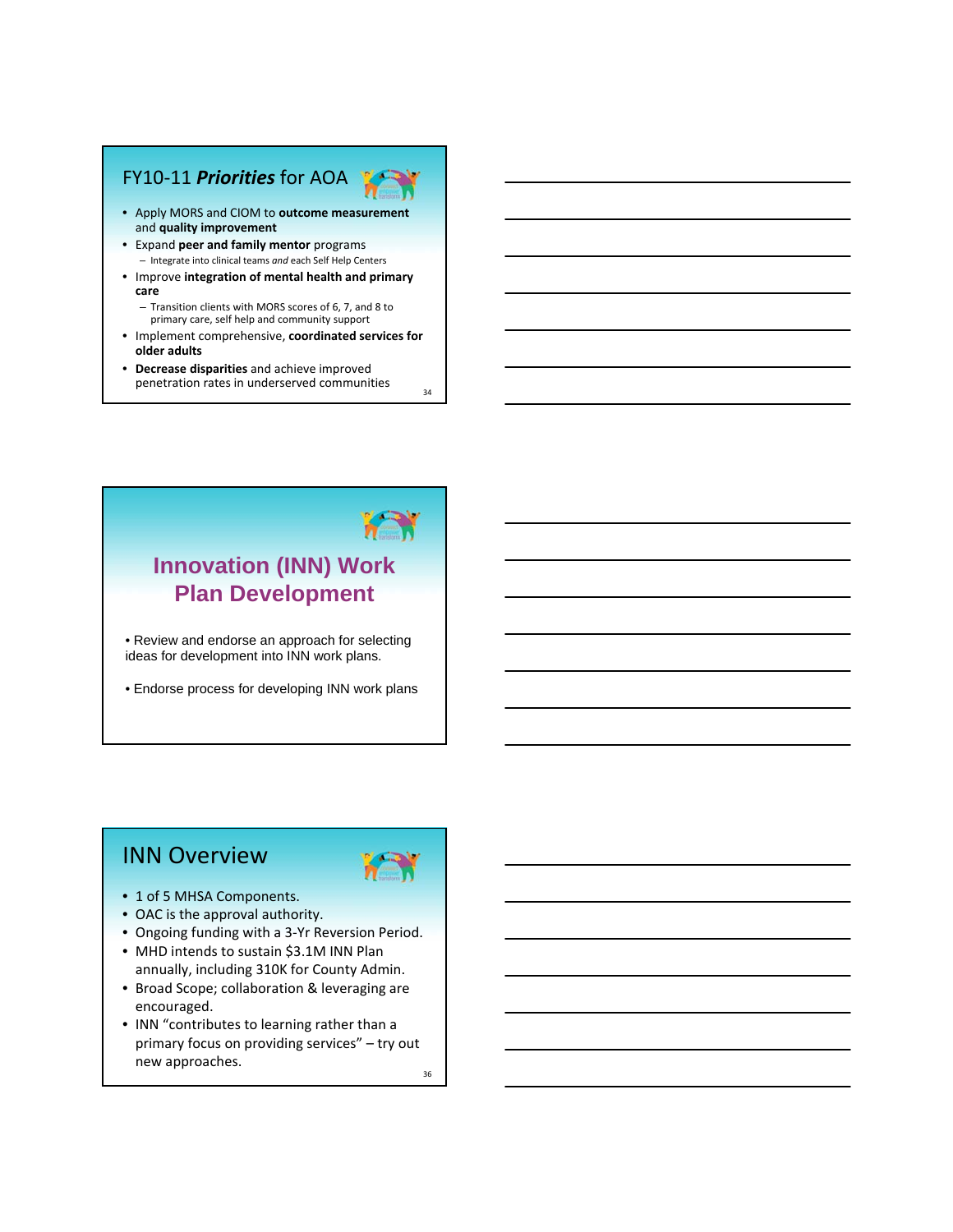| Counties"                                                  |                                                                                                                            |                                                                                                                      |                                                                                                                                                                                                    |                                                                                                                                                                                                           |
|------------------------------------------------------------|----------------------------------------------------------------------------------------------------------------------------|----------------------------------------------------------------------------------------------------------------------|----------------------------------------------------------------------------------------------------------------------------------------------------------------------------------------------------|-----------------------------------------------------------------------------------------------------------------------------------------------------------------------------------------------------------|
| <b>Issue for</b><br><b>County</b>                          | <b>Barrier</b>                                                                                                             | <b>Essential Purpose</b><br>for Innovation<br>(MHSA)                                                                 | County's<br>Learning/<br><b>Change Goal</b>                                                                                                                                                        | <b>Mental Health</b><br>Practice/<br><b>Approach to</b>                                                                                                                                                   |
| A significant,<br>challenging<br>problem for the<br>county | What has<br>prevented the<br>county from<br>solving this<br>problem? Why<br>isn't the desired<br>solution in place<br>now? | The four<br>purposes for<br>Innovation.<br>specified in the<br>MHSA and in<br><b>Innovation</b><br><b>Guidelines</b> | What county<br>wants to learn in<br>its effort to<br>surmount the<br>barriers and<br>resolve identified<br>issues;<br>learning/practice<br>change that is<br>the focus of the<br><b>Innovation</b> | <b>Ffit</b> identified<br>mental health<br>practice or<br>approach the<br>county wants to<br>try out: this is<br>the vehicle for<br>county's<br>learning.<br>practice change<br>and system<br>development |

|                                                                                                                       |  | <u> 1989 - Johann Barn, amerikansk politiker (d. 1989)</u>                                                             |
|-----------------------------------------------------------------------------------------------------------------------|--|------------------------------------------------------------------------------------------------------------------------|
|                                                                                                                       |  | <u> 1989 - Johann Barn, mars ann an t-Amhain ann an t-Amhain ann an t-Amhain ann an t-Amhain an t-Amhain ann an t-</u> |
|                                                                                                                       |  | <u> 1989 - Johann Stoff, amerikansk politiker (d. 1989)</u>                                                            |
|                                                                                                                       |  | <u> 1989 - Johann Barn, amerikan besteman besteman besteman besteman besteman besteman besteman besteman besteman</u>  |
| <u> 1989 - Johann Stoff, deutscher Stoff, der Stoff, der Stoff, der Stoff, der Stoff, der Stoff, der Stoff, der S</u> |  | _______                                                                                                                |
|                                                                                                                       |  |                                                                                                                        |

# County Process



- JAN '09: SLC recommended using a sub‐ committee to begin INN planning process.
- FEB thru MAR '09: ECCACs, C/FM and MHD Staff met developed three "Focus Areas."
- JUL '09: SLC adopted Focus Areas & next steps in the planning process – "call for innovative ideas."
- AUG SEP '09: broad range of ideas submitted.
- OCT 16, 2009: SLC and other stakeholders expressed their preferences at OCT 16 SLC meeting.

38

#### Summary of Ideas Submitted • All ideas sorted into 1 of 7 clusters. • Submissions varied in scope and detail; stakeholder discussion and review focused primarily on the issue or area represented. • Call for ideas prioritized inclusion rather than INN requirements. • Key Considerations • SLC input & Stakeholder input • Lifespan approach • Timing & Resources Total number of ideas submitted

| TULCI HUIHDUT UI IUUQU SUDHIILLUU     | .     |  |
|---------------------------------------|-------|--|
| Total number of SLC Meeting attendees | 149   |  |
| Total number of votes                 | 1.302 |  |
| Total number of SLC votes             | 354   |  |
| Total number of Community votes       | 948   |  |
|                                       |       |  |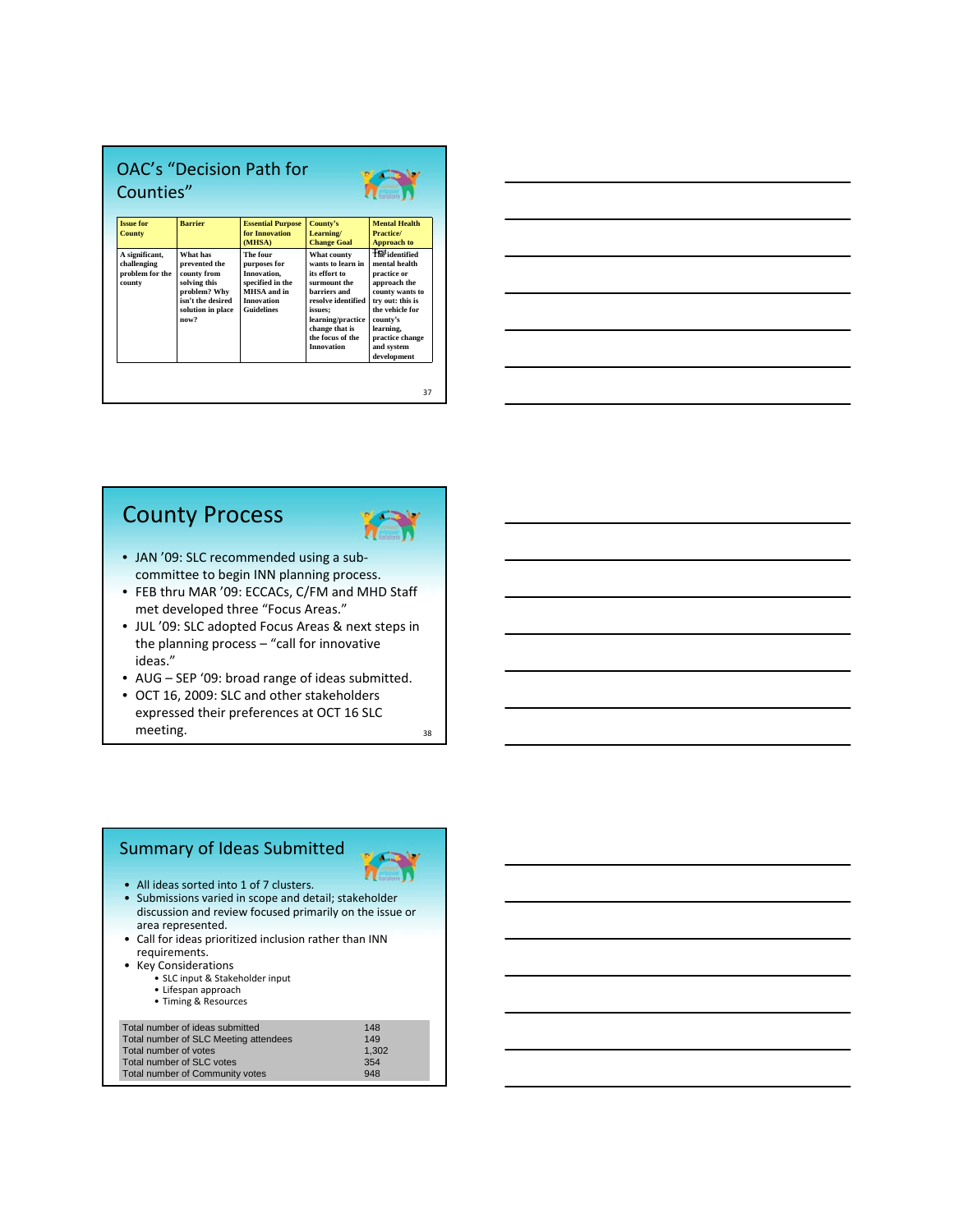#### Steps to Final Plan (starting 11/20)



• Identify ideas for development into INN Concepts – Staff conduct additional community program planning for each idea (research, interviews, public forums, etc.) – Staff develop INN Concepts: preliminary budget & basic INN work plan narrative

- January 15<sup>th</sup>: SLC selects which Concepts should be further developed into INN work plans
- Possibility of additional stakeholder input
- SLC review Draft INN Component Plan on FEB 20  $\rightarrow$ 30 day posting, MHB Public Hearing, 2d SLC review, HHC, BOS, DMH

40

# Approaches for Selecting Ideas for Development into INN Work Plans

- Approach 1 Frequency (8)
	- Top 5 ideas prioritized by SLC
- Top 5 ideas prioritized by Stakeholders • Approach 2 – Mutual Endorsement (8)
	- Ideas that were highly regarded (Top 10) by both SLC & Stakeholders (4)
	- Add one idea from each remaining cluster (4)
- Approach 3 Lifespan/Cluster (7)
	- In each Cluster, the one idea that had the most number of total votes.

41 *Note: Approach 2 and 3 have at least one idea in each Focus Area and Cluster.*

# Approach 1 – Frequency

- 1. Multi-Cultural Center
- 2. Transitional MH Services for Extremely Underserved-Newly Released Inmates
- 3. Peer-Run TAY Inn
- 4. In-Reach Benefits Liaison
- 5. Law Enforcement/MH Mobile Crisis Team
- 6. Treatment of Co-occurring Anxiety, Impulse Control and Obsessive-Compulsive Disorders in Autistic Population
- 7. Demonstration Project: SJPD-MH Homeless Outreach Team
- 8. Removing Barriers to Person-Centeredness: Moving from Clinical Gaze to Social Responsibility